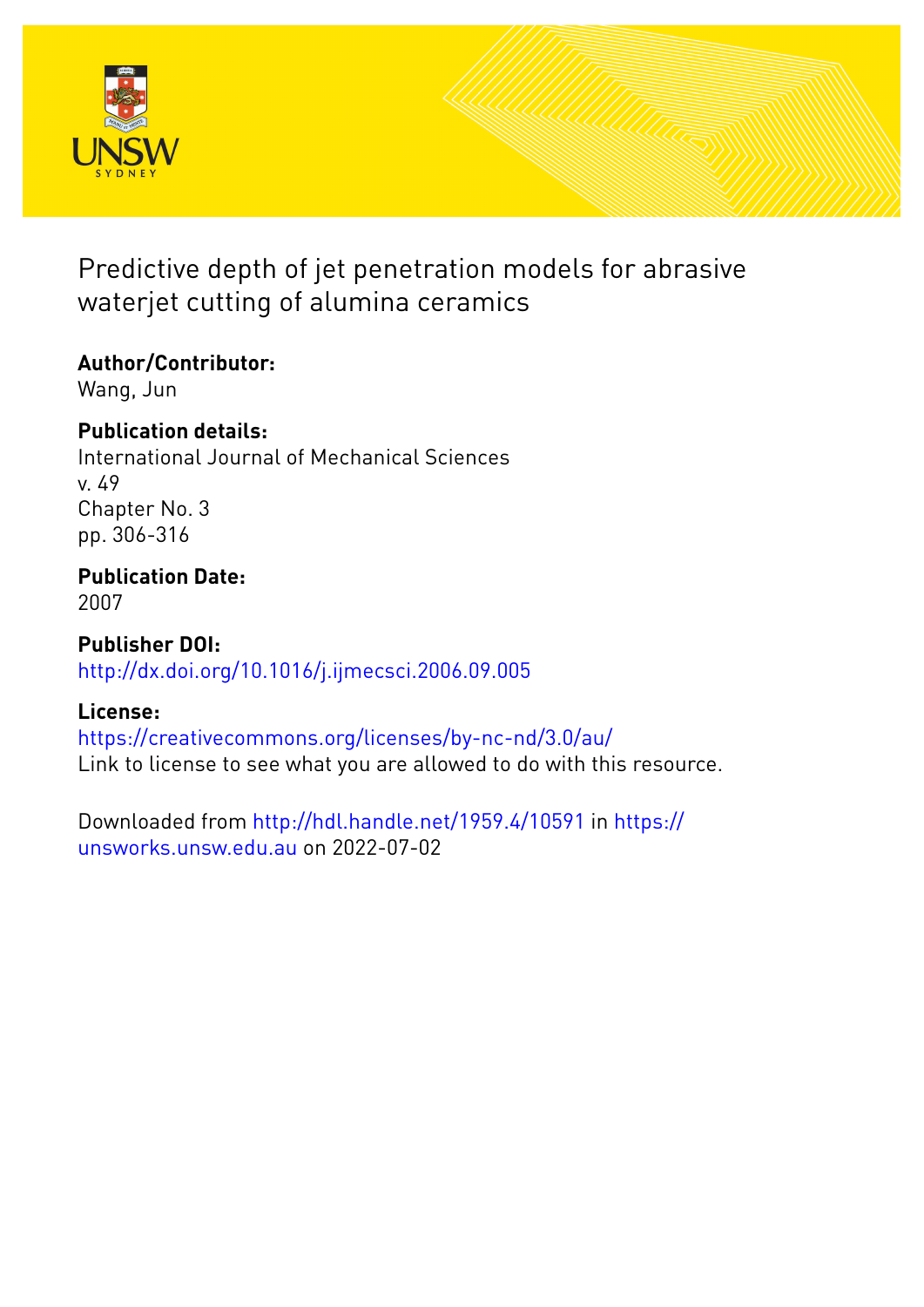International Journal of Mechanical Sciences, Vol. 49/3 (2007), pp 306-316.

## **Predictive depth of jet penetration models for abrasive waterjet cutting of alumina ceramics**

J. Wang\*

School of Mechanical and Manufacturing Engineering, The University of New South Wales, Sydney, NSW 2052, Australia

#### **Abstract**

A study of the depth of jet penetration (or depth of cut) in abrasive waterjet (AWJ) cutting of alumina ceramics with controlled nozzle oscillation is presented and discussed. An experimental investigation is carried out first to study the effects of nozzle oscillation at small angles on the depth of cut under different combinations of process parameters. Based on the test conditions, it is found that nozzle oscillation at small angles can improve the depth of cut by as much as 82% if the cutting parameters are correctly selected. Depending on the other cutting parameters in this study, it is found that a high oscillation frequency  $(10-14 \text{ Hz})$  with a low oscillation angle  $(4-6^{\circ})$  can maximize the depth of cut. Using a dimensional analysis technique, predictive models for jet penetration when cutting alumina ceramics with and without nozzle oscillation are finally developed and verified. It is found that the model predictions are in good agreement with the experimental results with the average percentage errors of less than 2.5%.

*Keywords*: abrasive waterjet cutting, nozzle oscillation, depth of jet penetration, machining

#### **Nomenclature**

 $\overline{a}$ 

|                            | $A, B$ 's, C's, j's, $K_1, K_2, a, b, c, d, e, x, y, z$<br>constants |
|----------------------------|----------------------------------------------------------------------|
| D                          | average particle diameter (mm)                                       |
| $d_i$                      | nozzle diameter (mm)                                                 |
| $E\,$                      | modulus of elasticity (MPa)                                          |
| $\,F$                      | oscillation frequency (Hz)                                           |
| H                          | depth of jet penetration (mm)                                        |
| $H_{\rm d}$                | material dynamic hardness (MPa)                                      |
| h <sub>1</sub>             | depth of jet penetration in normal cutting (mm)                      |
| h <sub>2</sub>             | depth of jet penetration in oscillation cutting (mm)                 |
| H                          | standoff distance (mm)                                               |
| $k_{\rm e}$                | particle impingement efficiency                                      |
| $k_m$                      | momentum transfer efficiency                                         |
| <b>MRR</b>                 | material removal rate $(mm3/s)$                                      |
| m                          | average mass of a particle (g)                                       |
| $m_a$                      | abrasive mass flow rate $(g/s)$                                      |
| $m_{\rm w}$                | water mass flow rate $(g/s)$                                         |
| $\overline{P}$             | water pressure (MPa)                                                 |
| $\boldsymbol{R}$           | average volume of material removed by a particle (mm <sup>3</sup> )  |
| $\boldsymbol{u}$           | nozzle traverse speed (mm/s)                                         |
| $\mathcal V$               | particle velocity (m/s)                                              |
| $v_i$                      | waterjet velocity (m/s)                                              |
| $\boldsymbol{\mathcal{W}}$ | average kerf width (mm)                                              |

<sup>\*</sup> Tel: +61-2-9385 5784; Fax: +61-2-9663 1222. Email: jun.wang@unsw.edu.au (J. Wang).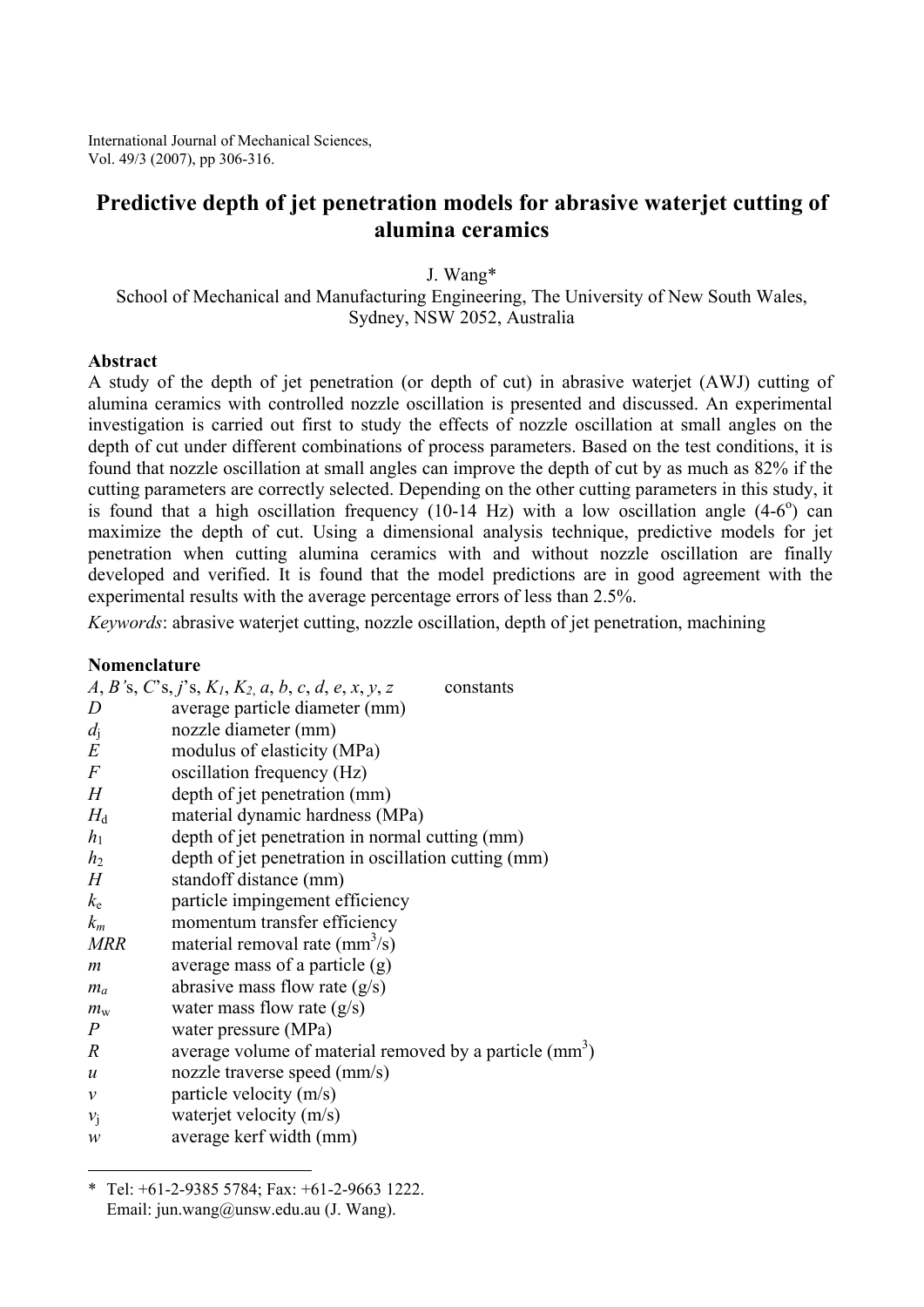- *α* particle attack angle (degrees)
- $\alpha_1$  average particle attack angle in normal cutting (degrees)
- $\alpha_2$  average particle attack angle in oscillation cutting (degrees)
- $\sigma_f$  material flow stress (MPa)
- $\theta$  oscillation angle (degrees)
- $\rho_w$  water density (g/mm<sup>3</sup>)

## **1. Introduction**

As an advanced manufacturing technology, abrasive waterjet (AWJ) cutting is being increasingly used in various industries. In the last decades, a large amount of research effort has been made to understand the process and improve its cutting performance such as the depth of cut [1,2,3]. However, the cutting capacity of this technology in terms of depth of cut (or depth of jet penetration) and kerf quality is still the major obstruction that limits its applications. Considerable research and development effort has been made in recent years to develop new techniques to enhance the cutting performance of this technology such as the depth of cut and surface finish. Some newly developed techniques include cutting with forward angling the jet in the cutting plane, multipass cutting and controlled nozzle oscillation [4,5,6]. Among these new techniques, controlled nozzle or cutting head oscillation has been found to be one of the most effective ways in improving the cutting performance without additional costs to the process. With this cutting technique, a pendulum-like nozzle forward and backward motion in the cutting plane at predetermined frequency and angular amplitude is superimposed to the normal nozzle traverse motion, as shown in Fig. 1. It has been found that the nozzle oscillation cutting technique can significantly improve some major cutting performance measures such as the depth of cut and surface roughness. It has been reported [4**,7,**8] that the depth of the upper smooth zone in nozzle oscillation cutting can be increased by more than 30% as compared with that without oscillation, while kerf surface finish as measured by the centre line average  $R_a$  can be improved by as much as 30%.

It appears that the reported studies in controlled nozzle oscillation cutting are primarily about the use of large oscillation angles (or angular amplitudes) of 10 degrees or more. Nozzle oscillation in the cutting plane (in the direction tangential to the curved profile in contouring) with such large oscillation angles results in theoretical geometrical errors on the component profile in contouring and is therefore not preferred in practice. As a result, it is necessary to investigate if nozzle oscillation at small angles can be employed to enhance the cutting performance. Furthermore, it has been noticed in early experiments in the authors' laboratory that if the oscillation parameters were not correctly selected, nozzle oscillation could have an adverse effect on the cutting performance. Therefore, it is necessary to understand this phenomenon and develop predictive mathematical models for the major cutting performance measures, such as the depth of cut, in AWJ cutting with this novel cutting technique. Such mathematical models are essential for the development of strategies for selecting the optimum operating parameters in process planning.

### $\langle$ Take in Fig. 1 $>$

This paper presents a study on the depth of cut and the associated predictive models in AWJ cutting with controlled nozzle oscillation. The analysis is based on an experimental investigation to cut an 87% alumina ceramic with nozzle oscillation at small angles. Predictive mathematical models for the depth of cut in AWJ cutting with and without nozzle oscillation are then developed using a dimensional analysis technique. The models are finally verified by comparing the model predictions with the corresponding experimental data.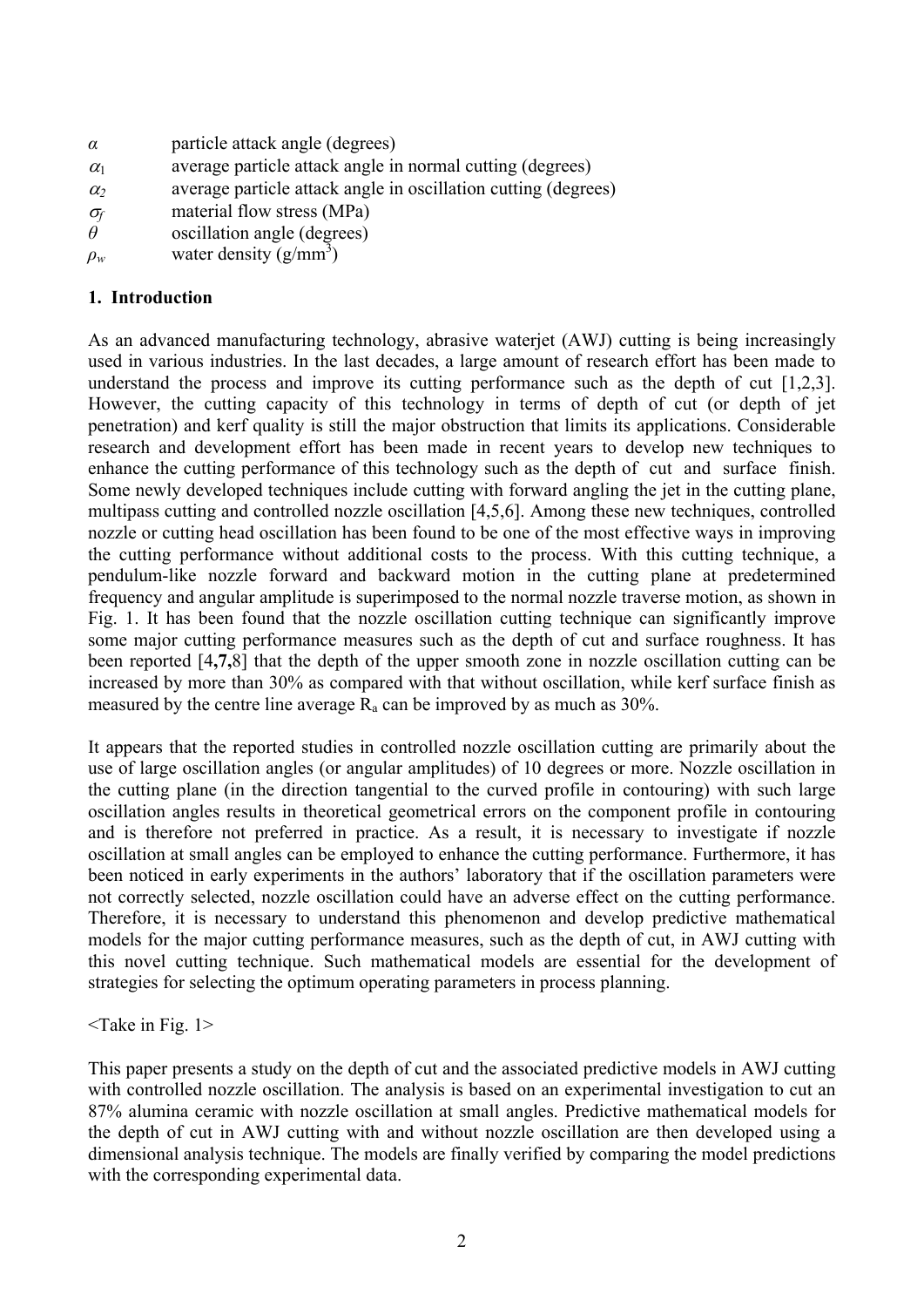## **2. Experimental study of the depth of jet penetration in nozzle oscillation cutting**

## *2.1 Experimental work*

In the experiment, 87% alumina ceramic plates of 12.7mm thickness were cut by a Flow International waterjet cutter driven by a "Model 20X" dual intensifier pumping system with the operating pressure of up to 380MPa. The main properties of the specimens are given in Table 1. The motion of the nozzle is numerically controlled by a computer and a five-axis robot positioning system. Four major variables in normal AWJ cutting (i.e. cutting without nozzle oscillation and at a  $90^\circ$  jet impact angle) as identified in earlier studies [4] and two oscillation variables were chosen for investigation. These six variables include water pressure, nozzle traverse speed, abrasive mass flow rate, standoff distance between nozzle and workpiece surface, nozzle oscillation angle, and oscillation frequency. Their levels and corresponding values are shown in Table 2. The selection of these process parameters was made based on their ranges of practical applications and the machine system limitations. Small oscillation angles of less than  $10^{\circ}$  were selected in order to assess the improvement in cutting performance so that the oscillation does not result in significant kerf geometrical errors. According to earlier studies and findings [4,7], the oscillation cutting used a 90<sup>o</sup> jet impact angle as the neutral or original position while the jet oscillated in the nozzle traverse direction, as shown in Fig. 1.

The other parameters that were kept constant during the tests included the nominal jet impact angle (90º), orifice diameter (0.33mm), mixing tube or nozzle diameter (1.02mm) and abrasive material (80 mesh garnet).

 $\leq$ Take in Table 1> <Take in Table 2>

The Taguchi experimental design array [9] was used to construct the cutting tests. Three groups of tests were considered in the experimental design. The first group used the four-level, six-factor design scheme in Taguchi orthogonal arrays with all the six selected variables in order to study the influence of oscillation cutting on the cutting performance. This design scheme required 64 experimental runs. For comparatively studying the difference of cutting performance between oscillation cutting and normal cutting, another four-level, four-factor design scheme was used; the four cutting variables were water pressure, nozzle traverse speed, standoff distance and abrasive mass flow rate. This resulted in 16 more runs. Furthermore, in order to facilitate the analysis using the as-measured experimental data, a third group was designed using some typical cutting conditions from Table 2. This group of design included 30 tests. Thus a total of 110 runs were undertaken in this experimental investigation.

All the major cutting performance measures, such as the depth of cut, surface roughness, kerf width and kerf taper, were acquired from the specimens with the assistance of metrological instruments, i.e. a SigmaScope 500 profile projector and a Surtronic 3+ stylus surface profilometer. Of theses quantities, kerf taper was calculated using the top kerf width, the minimum kerf width and the depth where the minimum kerf width was measured, while the other quantities were directly measured from each cut. At least three measures for each quantity on each cut were made and the average was taken as the final reading. A detailed analysis of the effects of the process parameters on these cutting performance measures have been reported in reference [8]. This paper pays attention to the depth of cut only.

#### *2.2 Effects of nozzle oscillation parameters*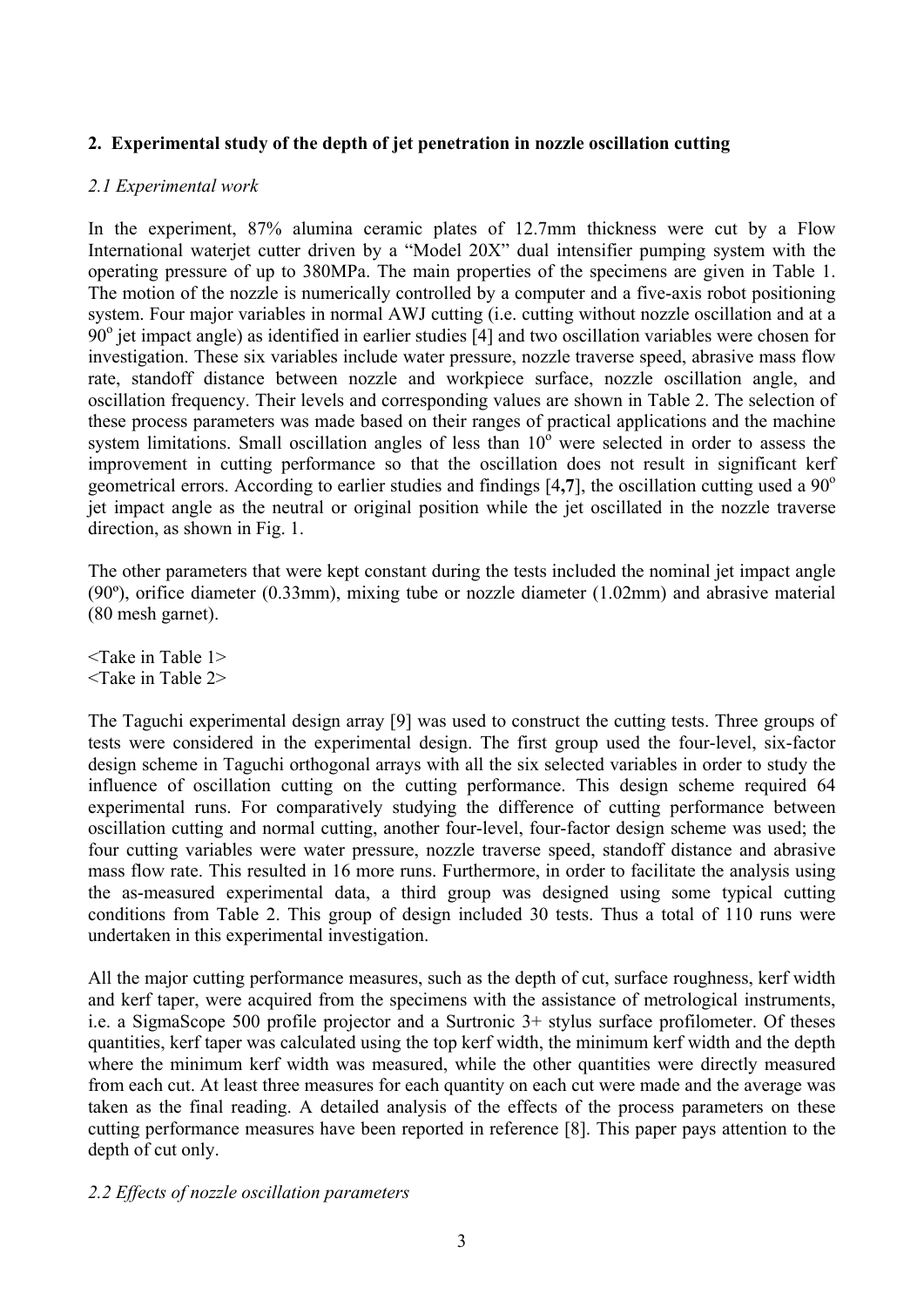The experimental results showed that the effects of water pressure, nozzle traverse speed, abrasive mass flow rate and stand distance on the depth of cut are the same as previously reported [4], i.e. an increase in the water pressure or abrasive mass flow rate is associated with an increase in the depth of cut, while the reverse trend applies when the nozzle traverse speed or standoff distance is increased. Since the effects of these variables on the depth of cut have been qualitatively and quantitatively studied previously [4,8], the current work focuses on the effects of nozzle oscillation and the two oscillation parameters, i.e. oscillation frequency and oscillation angle.

Nozzle oscillation has been found to affect the depth of cut significantly. The depth of cut for all the tests with nozzle oscillation shows an average increase of 27.7% with respect to the cutting without nozzle oscillation under the corresponding cutting conditions. In some extreme cases, nozzle oscillation cutting increased the depth of cut by as much as 82%. Nevertheless, there are still cases where the depth of cut in oscillation cutting is less than that of the corresponding normal cutting (without nozzle oscillation). The analysis shows that whether or not nozzle oscillation can increase the depth of cut is dependent on both oscillation angle and oscillation frequency. In general, it appears that if a small oscillation angle (e.g.  $2^{\circ}$ ) is used together with a small oscillation frequency (e.g. 2Hz), the depth of cut may be reduced by the nozzle oscillation process. The results also showed that a small oscillation angle (e.g.  $2^{\circ}$ ) with a large oscillation frequency (e.g. 10Hz) within the tested ranges can increase the depth of cut.

The result of ANOVA suggests that if a 14Hz oscillation frequency and a 6º oscillation angle are used under 380MPa water pressure, 0.67mm/s traverse speed, 3mm standoff distance, and 11.3g/s abrasive flow rate, oscillation cutting can produce the maximum depth of cut of 16.3mm within the ranges of the conditions tested. However, with the normal cutting the optimum combination of the cutting parameters within the tested ranges were found to be water pressure at 345MPa, nozzle traverse speed at 0.67mm/s, standoff distance at 2mm, and abrasive mass flow rate at 11.3g/s, which yields the maximum depth of cut of 13.3mm. The reason for 345MPa, rather than 380MPa, being the optimum pressure for normal cutting may be because of the increased particle interference and fragmentation at high water pressure under normal cutting, reducing the overall cutting efficiency. Thus, statistically nozzle oscillation cutting can increase the depth of cut by 23% with respect to the normal cutting technique under the respective optimum combinations of cutting parameters tested (and under the same jet traverse speed and abrasive mass flow rate).

The relationship between oscillation frequency and the depth of cut is plotted in Fig. 2. Fig. 2(a) shows that the depth of cut increases approximately linearly with the oscillation frequency. It is believed that a higher oscillation frequency increases the number of repeated scanning actions and reduces the particle interference, which in turn increases the overall abrasive cutting capacity and the depth of cut. Under some conditions, an increase in oscillation frequency may result in a slight decrease in the depth of cut, as shown in Fig. 2(b) when *u*=0.67mm/s. This figure also shows that the slope of the linear relationship between oscillation frequency and depth of cut is affected by nozzle traverse speed. A higher nozzle traverse speed is associated with a more rapid increase of the depth of cut as the oscillation frequency increases. When a low traverse speed of 0.67mm/s is used, an increase in oscillation frequency in fact results in a decrease in the depth of cut. This may be explained that at low traverse speed, the jet scanning action cannot take effect and may cause increased particle interference and a reduction in the jet cutting capability.

<Take in Fig. 2>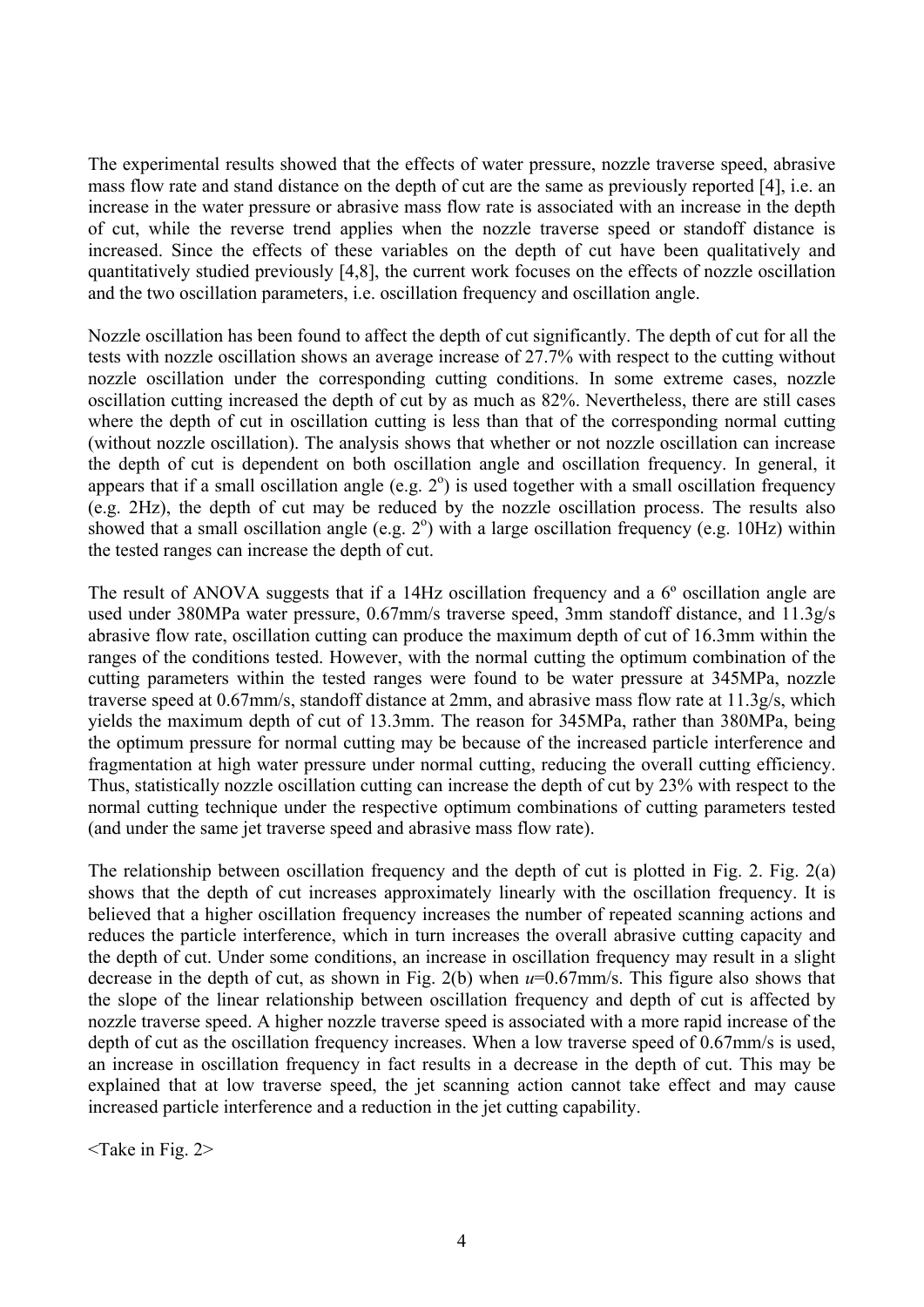Fig. 3 shows the effect of oscillation angle on the depth of cut from the experimental data. This effect is also dependent on the oscillation frequency. At relatively large oscillation frequencies (e.g. 10Hz and 14Hz), an increase in oscillation angle is associated with a steady decrease of the depth of cut while the decreasing rate slightly increases with the oscillation angle. This may be due to the fact that at high oscillation frequencies, an increase in oscillation angle increases the jet instability which decreases the jet cutting capability and hence decrease this cutting performance measure.

By contrast, at low oscillation frequencies such as 2 Hz as shown in Fig. 3(a), an increase in oscillation angle results in a slight increase in the depth of cut, while the increasing rate decreases with the oscillation angle. As the oscillation angle further increase to beyond  $6^\circ$ , the depth of cut exhibits a decreasing trend. A maximum turning point for the depth of cut occurs at about 4º to 6º of oscillation angle when small oscillation frequencies are used.

<Take in Fig. 3>

For the other oscillation frequencies in the medium range of the tested conditions, the depth of cut appears to be somehow independent of the oscillation angles with only very slight decrease as this cutting variable increases, as shown in Fig. 3(b) at an oscillation frequency of 6 Hz.

To this end, large oscillation frequencies  $(10-14Hz)$  with small oscillation angles  $(4-6^{\circ})$  are preferred to increase the depth of cut based on this experimental study. Fig. 3(b) also shows that standoff distance has an effect on the depth of cut. While an increase in the standoff distance may reduce the particle energy at the point of particles attacking the material, it also affects the scope of oscillations. With a larger standoff distance, the jet scanning scope on the cutting front is increased, which may increase or decrease the depth of cut depending on the other parameters used, in a similar way to oscillation angle.

#### *2.3 Concluding remarks*

The experimental investigation on AWJ cutting of an 87% alumina ceramic has shown that nozzle oscillation at small angles can also enhance the depth of cut as compared to oscillation at large angles of more than  $10^{\circ}$ . It has been found that if the cutting parameters are not selected properly, nozzle oscillation cutting can reduce this major cutting performance measure. If the oscillation parameters are correctly selected, nozzle oscillation cutting at small oscillation angles can increase the depth of cut by as much as 82%. When the optimum cutting parameters are used for both nozzle oscillation and normal cutting, statistically the former can increase the depth of cut by 23%. Depending on the other cutting parameters, the optimum depth of cut can be achieved at a high oscillation frequency  $(10-14\text{Hz})$  together with a small oscillation angle  $(4-6^{\circ})$  based on the test conditions. In order to quantitatively predict the depth of cut for process planning and optimization, predictive mathematical models are required and those are developed below for cutting 87% alumina ceramics with nozzle oscillation and without nozzle oscillation.

### **3. Predictive depth of jet penetration models**

The development of the depth of cut (or jet penetration) models for AWJ cutting with and without nozzle oscillation involves the consideration of a host of operating variables. This makes the modelling process extremely difficult. Furthermore, there are a number of phenomena associated with AWJ cutting, such as particle interference and fragmentation, that have not yet been well understood and there are no mathematical models to represent these phenomena [4**,**10]. As a result, to theoretically model the depth of jet penetration is either not possible at this stage of development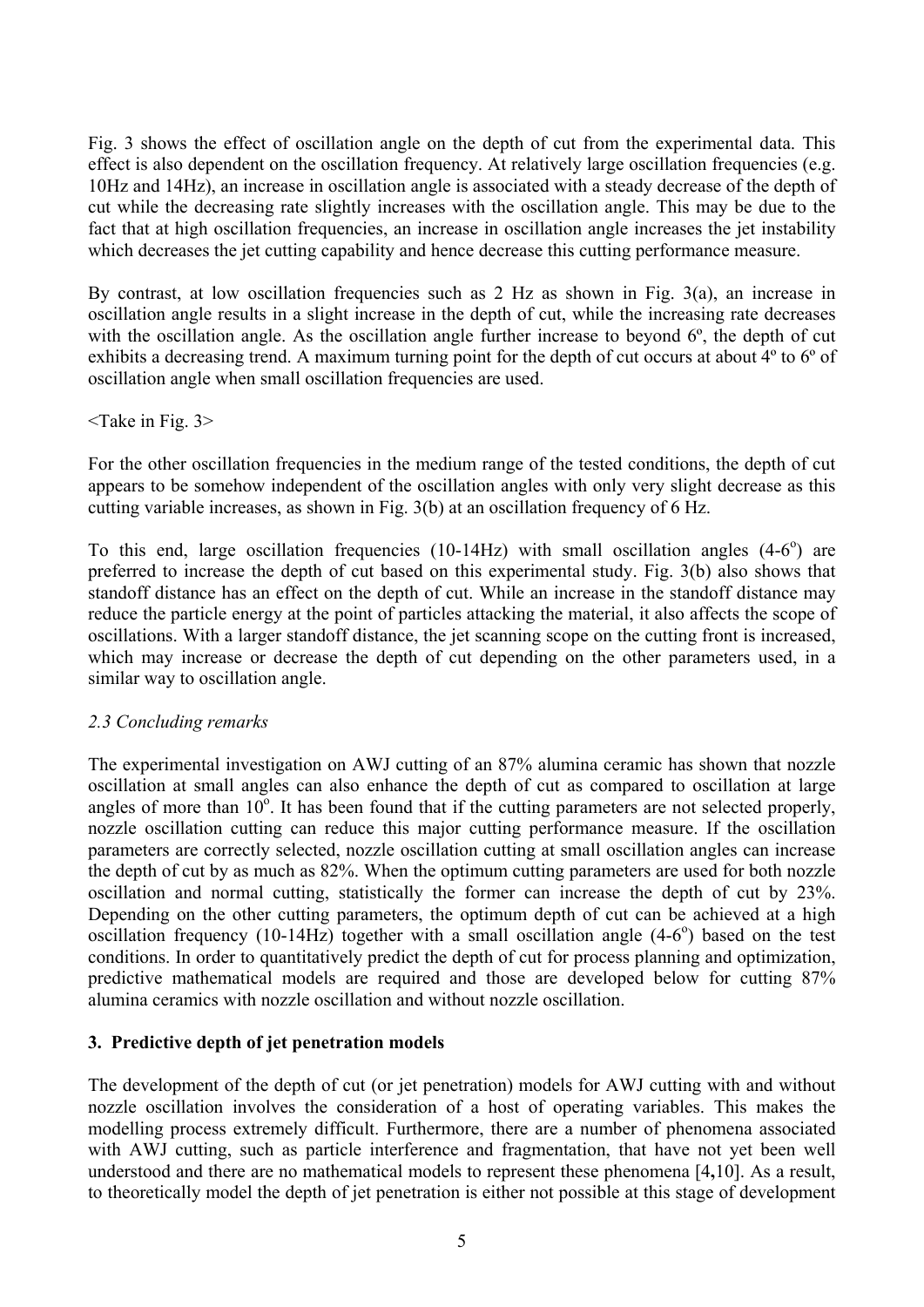or results in very complicated equations with many unknown parameters, making the model unrealistic for practical use [4]. By contrast, dimensional analysis [11,12] is a powerful analytical technique in describing the relationship between physical engineering quantities (such as the depth of jet penetration) and independent variables. It will be used in this study to develop mathematical equations for the depth of cut in terms of process variables, while the constants in the equations will be determined from experiments.

With dimensional analysis [11,12], all variables appearing in a problem can be assembled into a smaller number of independent dimensionless products or  $Pi(\pi_i)$  groups. The dimensional homogeneity requires that all terms in a mathematical relationship must have the same dimensions regardless of the choice of units for each variable. For this purpose, the Pi theorem can be used to find the proper dimensionless products. The relationships connecting individual variables can be determined by algebraic expressions relating each  $\pi$ *i* group, thus reducing the total number of variables. Several assumptions have to be made in order to develop the models. These include:

- (1) Abrasive particles are distributed uniformly over any jet cross-sectional area.
- (2) The velocity of an abrasive particle is the same as that of its surrounding water in the jet, and the jet velocity variation along the jet flow direction is ignored, and
- (3) Kerf width is considered to be approximately equal to the jet diameter.

The underlying premise in the construction of the depth of cut models is that the overall material removal rate is equal to the accumulated volume of material removed by individual abrasive particles in the given time span [8**,**13]. If assuming that the depth of cut is *h*, the nozzle traverse speed is *u* and the average kerf width is *w*, the overall material removal rate (MRR) can be given by

$$
MRR = uhw \tag{1}
$$

If the average contribution of a particle to the material removal is *R*, the overall material removal rate can be re-expressed as

$$
MR = u h w = \frac{m_a}{m} R \tag{2}
$$

where  $m_a$  is the abrasive mass flow rate,  $m$  is the average mass of an abrasive particle. In AWJ cutting, not all particles in the jet will impinge the material or have sufficient energy to cut the target material. Some particles may collide with other particles and are not involved in the cutting action. To consider this phenomenon, an efficiency factor, *Ke*, may be introduced. Thus, if assuming that the average kerf width, *w*, is approximately equal to the jet diameter which is in turn equal to the nozzle diameter,  $d_i$ , Eq. (2) becomes

$$
MR = u h d_j = K_e \frac{m_a}{m} R \tag{3}
$$

In Eq. (3),  $k_e$  will need to be determined from experimental data along with other constants, and R is a parameter yet to be determined and related to its influencing variables by using a dimensional analysis technique as follows.

#### *3.1 Material removal by individual particles*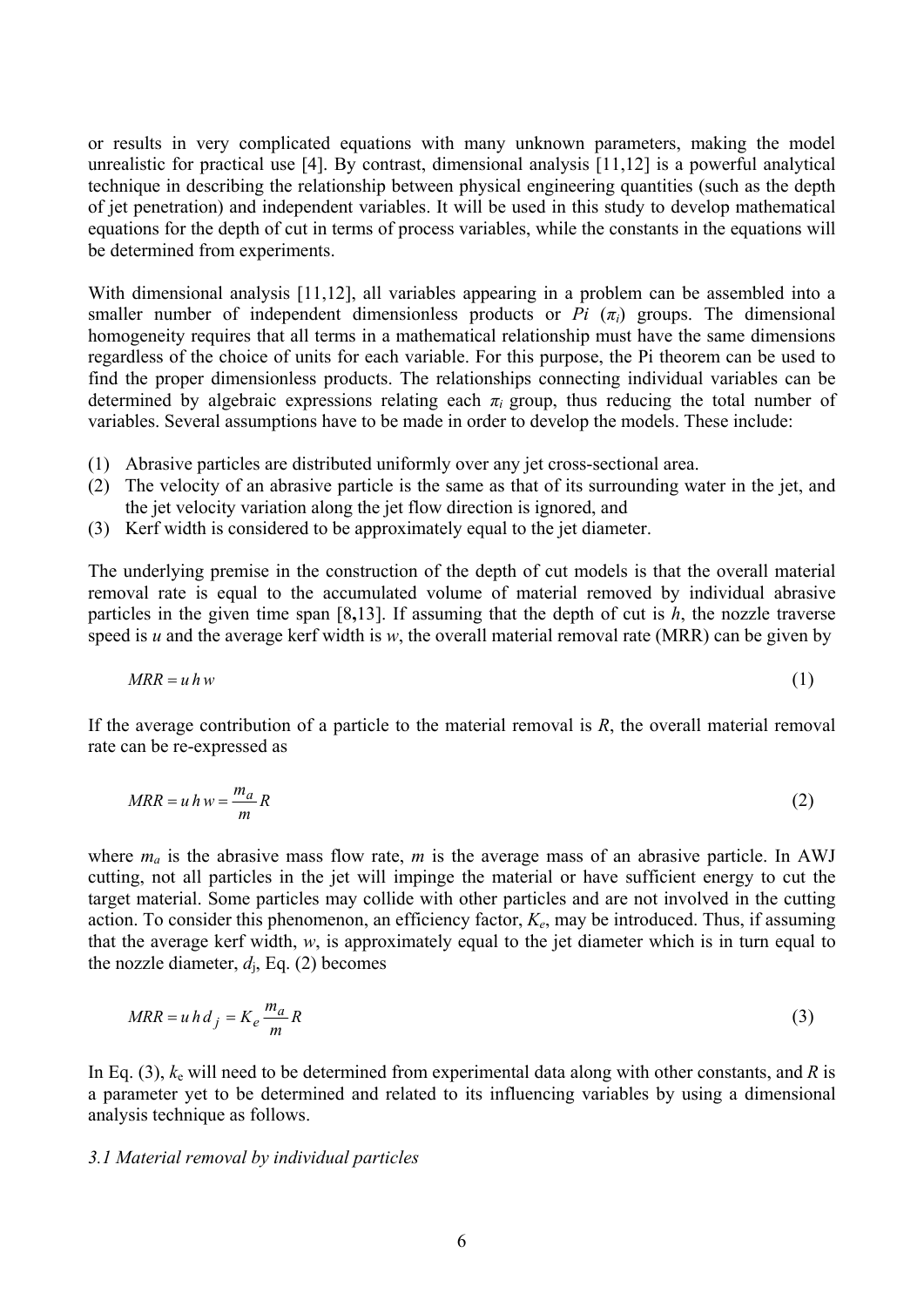Although a large number of variables affect the material removal process in AWJ cutting, based on the material erosion models by particles [14-17], four parameters are dominant in controlling the removal process. These dominant parameters are related to the properties of work material, the mass of an individual abrasive particle, *m*, the impact velocity of the particle, *v*, and the particle attack angle (i.e. the angle between the material surface and particle moving direction at the point of impact), *α*. For brittle materials, Zeng and Kim [18] incorporated a host of work material properties in their modelling work, including the ratio of dynamic hardness,  $H_d$ , to the modulus of elasticity,  $E$ . The authors also modelled the material removal by a single impact in another work [19] using this ratio (i.e.  $H_d/E$ ) and the material flow stress,  $\sigma_f$ , to allow for different material erosion modes. In the present study, the material flow stress and the ratio of dynamic hardness to the modulus of elasticity are used to account for the effect of work material properties. Thus, the material removal by a particle can be expressed by

$$
R = f(\sigma_f, \frac{H_d}{E}, \nu, m, \alpha) \tag{4}
$$

where the mass of an individual particle is taken from the average value based on the average particle size (assuming in spherical shape) and particle material density.

The set of variables in Eq. (4) is expressed in terms of three fundamental dimensions, i.e. length *L*, mass *M*, and time *T*, which means that three repeating variables must be chosen to construct this model. Based on the common rules in the selection of repeating variable [11], <sup>σ</sup>*f*, *v* and *m* can represent all the three fundamental dimensions and thus are selected as the repeating variables. According to the *Pi* theorem of dimensional analysis [11], the number of independent dimensionless products is equal to the number of variables in the equation minus the number of repeating variables. Therefore, three independent dimensionless products can be formed by the six governing variables in Eq. (4). Noting that  $\alpha$  and  $H_d/E$  are already dimensionless variables, the three independent dimensionless products can be formed as

$$
\pi_1 = \frac{R\sigma_f}{mv^2} \tag{5}
$$

$$
\pi_2 = \alpha \tag{6}
$$

$$
\pi_3 = \frac{H_d}{E} \tag{7}
$$

Based on the dimensional analysis technique, the functional relation between these three dimensionless products in Eqs. (5) to (7) is

$$
\pi_1 = f(\pi_2, \pi_3) \tag{8}
$$

or

*H*

$$
\frac{R\sigma_f}{mv^2} = f(\alpha, \frac{H_d}{E})
$$
\n(9)

The function in the abovementioned equation is yet to be mathematically determined. According to reference [8,20], a non-dimensional quantity is proportional to the product of other dimensionless groups raised to a rational power. Because of the simplicity and wide use of this power law formulation, it is used in this study, so that the complete dimensional equation is given by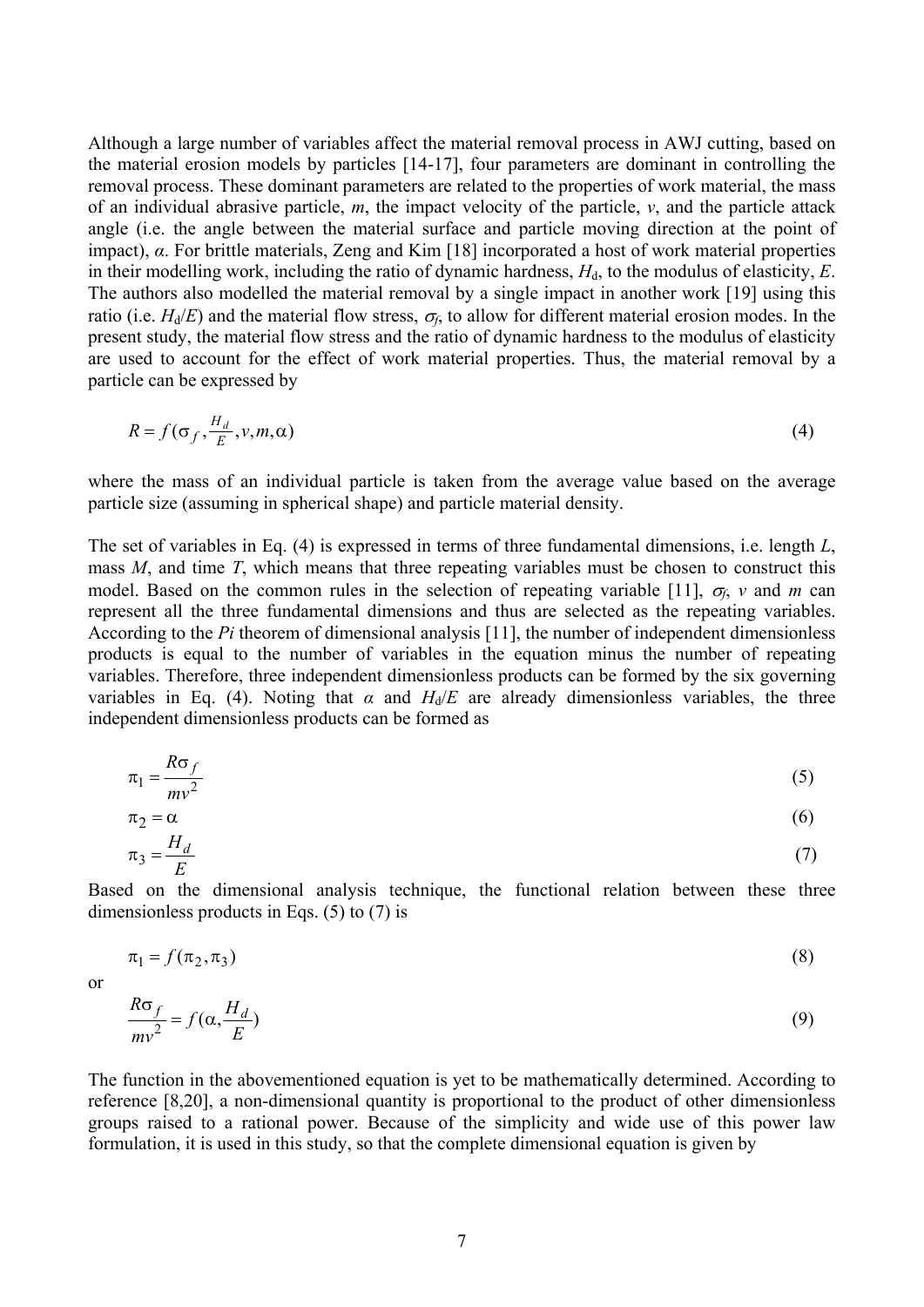$$
\frac{R\sigma_f}{mv^2} = A\alpha^{j_1} \left(\frac{H_d}{E}\right)^{j_2}
$$
 (10)

where  $A$ ,  $j_1$  and  $j_2$  are constant. Eq. (10) can be rewritten as

$$
R = \frac{Amv^2}{\sigma_f} \alpha^{j_1} \left(\frac{H_d}{E}\right)^{j_2}
$$
 (11)

In determining the particle attack angle  $\alpha$  in the above equation, the cutting processes with and without nozzle oscillation are considered separately.

#### *3.2 Cutting without nozzle oscillation*

The particle attack angle in AWJ cutting depends on the curvature or orientation of surface being impacted and the moving direction of the particle at the impact site. From the study of kerf formation process (or macro mechanism of AWJ cutting) [4**,**19,21,22], an AWJ forms a complete kerf in a step formation process and the surface curvature of the cutting front changes as the jet cuts into the workpiece. Likewise, the particle moving direction changes as the particle flows away from the nozzle exit, mainly as a result of jet tailback or drag effect [4]. Therefore, it is extremely difficult to model the attack angle of each individual particle. To simplify this analysis, the average particle attack angle from the kerf top to bottom is used and mathematically modelled by using a dimensional analysis technique.

After analysing the effects of various major variables, the attack angle can be expressed as a function of six parameters that include nozzle traverse speed  $u$ , water pressure  $P$ , standoff distance *H*, average particle diameter *D* and the material properties,  $H_d/E$  and  $\sigma_f$ , i.e.

$$
\alpha_1 = \phi \bigg( u, P, H, D, \sigma_f, \frac{H_d}{E} \bigg) \tag{12}
$$

where  $\alpha_1$  is the average particle attack angle in AWJ cutting without nozzle oscillation. Similar to the foregoing dimensional analysis, nozzle travel speed *u*, standoff distance *H*, and material flow stress  $\sigma_f$  are selected as repeating variables, so that four *Pi* groups can be formed from the seven variables in Eq. (12); namely

$$
\pi_1 = \alpha_1 \tag{13}
$$

$$
\pi_2 = \frac{D}{H} \tag{14}
$$

$$
\pi_3 = \frac{P}{I} \tag{15}
$$

$$
\pi_4 = \frac{H_d}{E} \tag{16}
$$

Those groups are related by the function of

$$
\alpha_1 = \phi \left( \frac{D}{H}, \frac{P}{\sigma_f}, \frac{H_d}{E} \right) \tag{17}
$$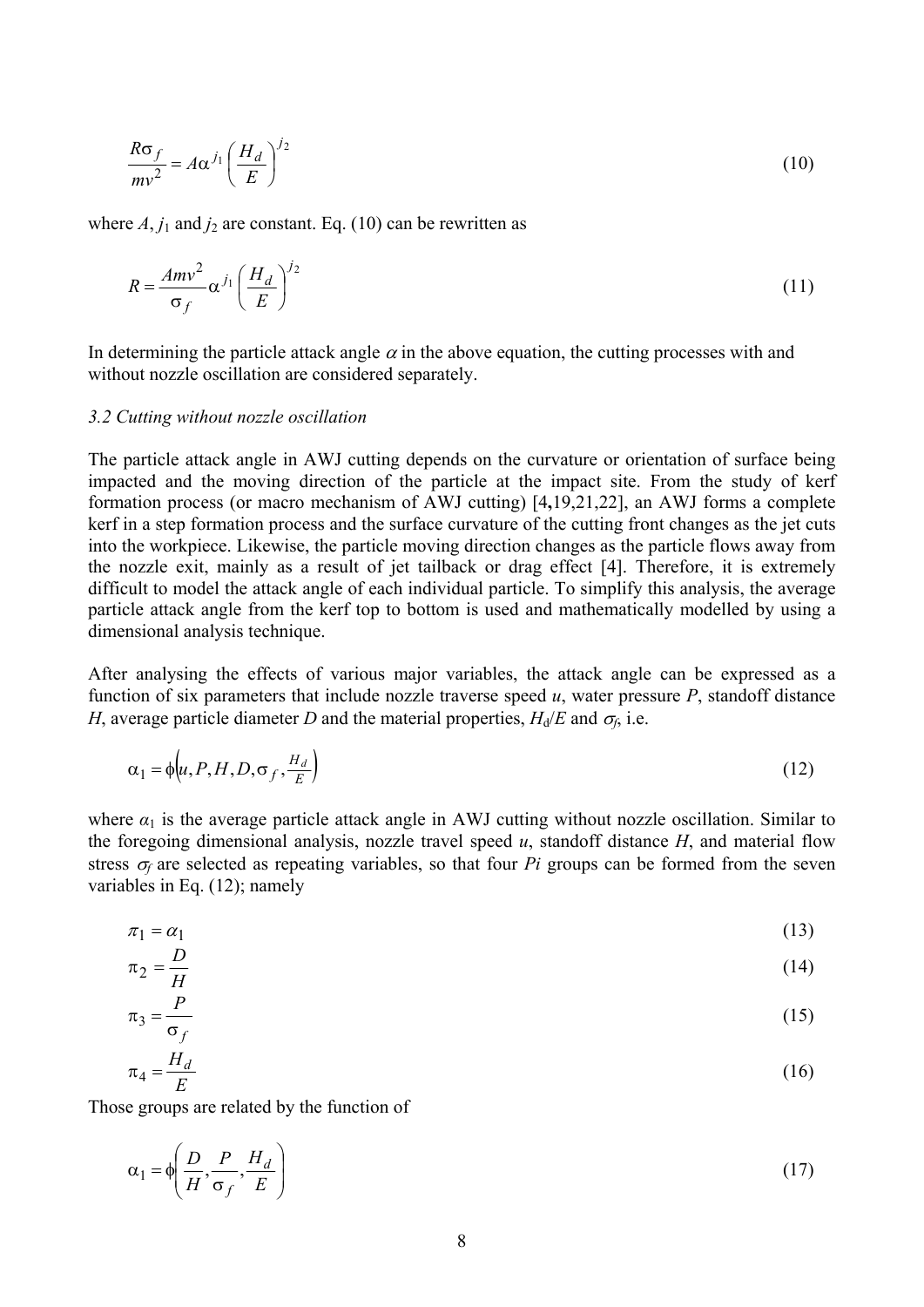By applying the power law formation method [20], the following functional relation is obtained

$$
\alpha_1 = B_1 \left(\frac{D}{H}\right)^{x_1} \left(\frac{P}{\sigma_f}\right)^{y_1} \left(\frac{H_d}{E}\right)^{z_1} \tag{18}
$$

where  $B_1$ ,  $x_1$ ,  $y_1$  and  $z_1$  are dimensionless constants. By replacing  $\alpha$  in Eq. (11) with  $\alpha_1$  from Eq. (18), the material removal by a particle is given by

$$
R = \frac{B_2 m v^2}{\sigma_f} \left(\frac{D}{H}\right)^x \left(\frac{P}{\sigma_f}\right)^y \left(\frac{H_d}{E}\right)^z \tag{19}
$$

where  $B_2$ , *x*, *y* and *z* are used to generalise the constants, such that  $B_2 = AB_1^{j_1}$ ,  $x=x_1 j_1$ , and  $y =y_1 j_1$ and  $z=z_1 j_1 j_2$ ...

Substituting Eq. (19) into Eq. (3) and replacing the depth of cut *h* with  $h_1$  to denote cutting without nozzle oscillation give

$$
h_1 = \frac{B_3 m_a v^2}{\sigma_f u d_j} \left(\frac{D}{H}\right)^x \left(\frac{P}{\sigma_f}\right)^y \left(\frac{H_d}{E}\right)^z
$$
 (20)

where constant  $B_3$  generalises the two constants,  $B_2$  and  $K_e$ .

It is now necessary to determine the particle velocity,  $v$ , in the above equation. If assuming that the energy loss in the system is negligible and that the water is incompressible, the water velocity in a jet, *v*j, before mixing with abrasive particles can be found by using the Bernoulli's equation, i.e.

$$
v_j = \sqrt{\frac{2P}{\rho_w}}\tag{21}
$$

where *P* is water pressure, and  $\rho_w$  is water density. If assuming that the particle is entrained by the water to increase its velocity and at the point of particle attacking the material surface, the particle has gained the same velocity as its surrounding water, the particle velocity can be obtained using the momentum transfer equation, i.e.

$$
v = k_m \left( \frac{m_w}{m_w + m_a} \right) v_j \tag{22}
$$

where  $m_w$  is the water mass flow rate,  $m_a$  is abrasive mass flow rate, and  $k_m$  is a factor to consider the momentum transfer efficiency.

The water mass flow rate may be obtained by considering the water pressure (and hence the water flow speed from the orifice) and the cross-sectional area of the orifice; however, it is a variable because of the change in water pressure and orifice diameter. Likewise, the abrasive mass flow rate is an input variable that may change from a process to another process. Thus, to work out the mass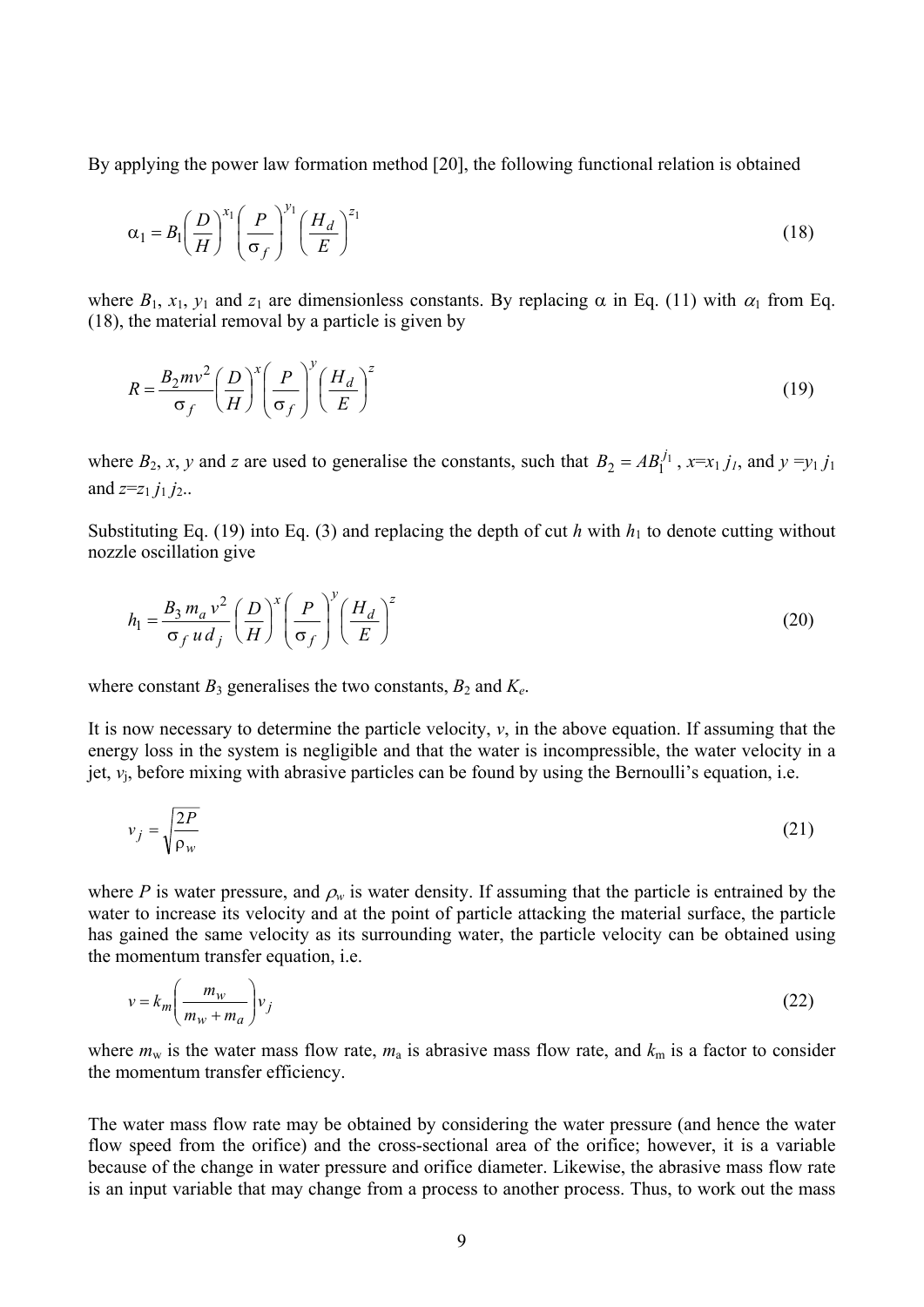ratio term in Eq. (22) will make the model complicated. Therefore, to simplify the derivation, the mass ratio term is approximated as a constant, *B*4. For the process conditions used in the experiments of this study, this approximation only results in a less than 2.5% error for the mass ratio and even smaller error for the final depth of cut. Thus, Eq. (22) can be re-written as

$$
v = k_m B_4 v_j \tag{23}
$$

where  $B_4$  is constant. Substituting Eqs. (23) and (21) into Eq. (20) yields the final equation for the depth of cut for AWJ cutting without nozzle oscillation, i.e.

$$
h_1 = \frac{K_1 m_a P}{\sigma_f u \rho_w d_j} \left(\frac{D}{H}\right)^x \left(\frac{P}{\sigma_f}\right)^y \left(\frac{H_d}{E}\right)^z \tag{24}
$$

where  $K_1$  is a constant generalizing all the constants  $(=2B_3 B_4^2 k_m^2)$  and can be determined by experiments.

#### *3.3 Cutting with nozzle oscillation*

It has been found in previous studies that nozzle oscillation affects the particle attack angle as evidenced by the particle-work interface traces [4,7]. Thus, in deriving the mathematical expression for particle attack angles, the nozzle oscillation parameters, oscillation angle  $\theta$  and frequency *F*, must be taken into account in addition to the six parameters considered in cutting without nozzle oscillation. Furthermore, it should be noted that standoff distance in AWJ cutting with nozzle oscillation affects the jet scanning or oscillating scope in the cutting front which may further affect the particle attack angle. For the same reasons as stated in Section 3.2, the average particle attack angle is used for this study. Consequently, the average particle attack angle for cutting with nozzle oscillation can be expressed as a function of the seven variables, i.e.

$$
\alpha_2 = \psi \left( \theta, F, u, P, H, D, \sigma_f, \frac{H_d}{E} \right) \tag{25}
$$

where  $\alpha_2$  is the average particle attack angle in oscillation cutting. Using the same technique in modelling the attack angle for cutting without oscillation and by identifying *u*, *H* and  $\sigma_f$  as repeating variables, six independent dimensionless groups can be formed from the nine variables in Eq. (25), i.e.

$$
\pi_1 = \alpha_2 \tag{26}
$$

$$
\pi_2 = \theta \tag{27}
$$

$$
\pi_3 = \frac{1}{u}
$$
\n
$$
\pi_4 = \frac{D}{u}
$$
\n(28)

$$
\pi_5 = \frac{P}{\sigma_f} \tag{30}
$$

$$
\pi_6 = \frac{H_d}{E} \tag{31}
$$

Thus, Eq. (25) becomes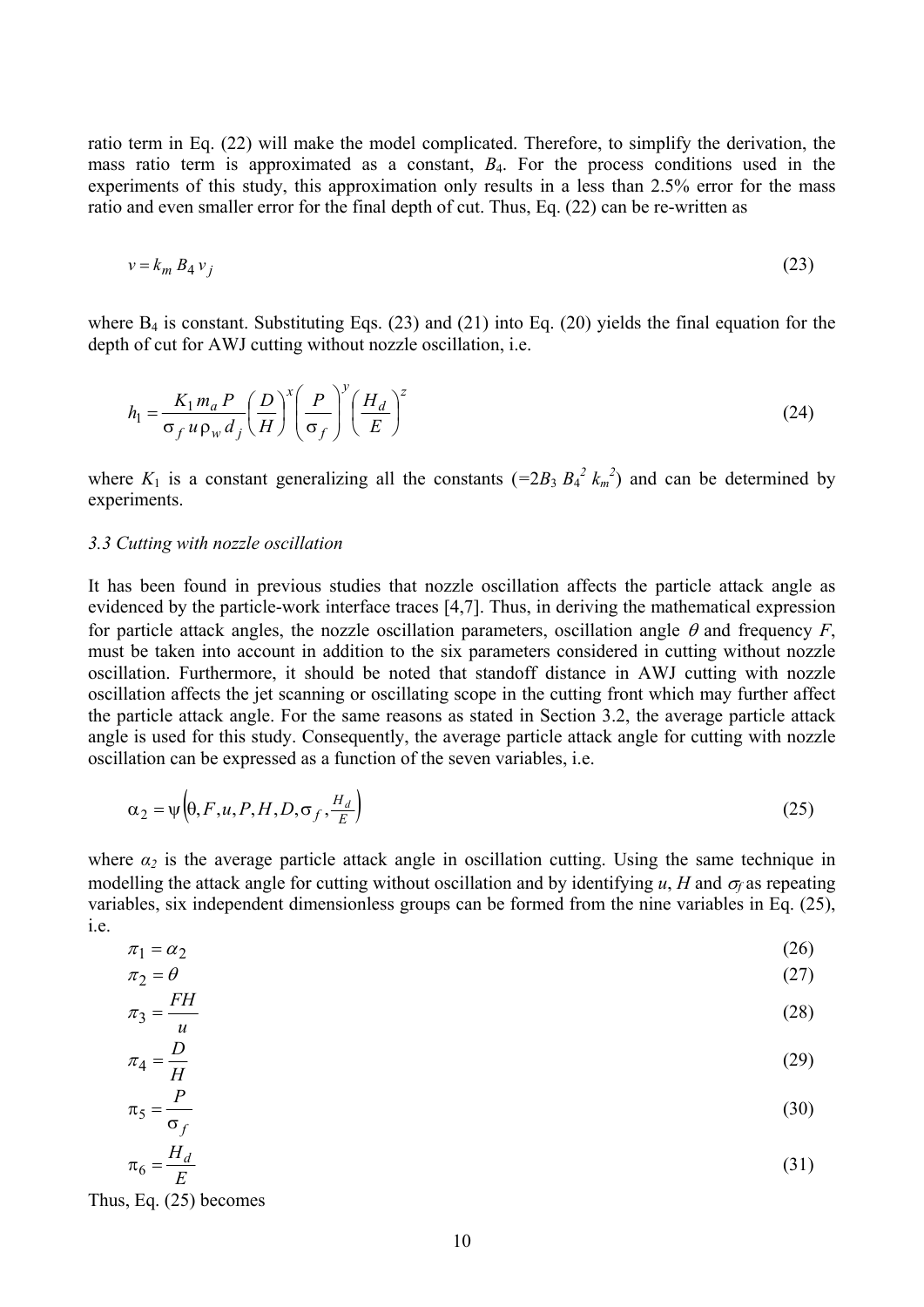$$
\alpha_2 = \psi \left( \theta, \frac{FH}{u}, \frac{D}{H}, \frac{P}{\sigma_f}, \frac{H_d}{E} \right)
$$
\n(32)

By using the power law formulation,  $\alpha_2$  can be given by

$$
\alpha_2 = C_0 \theta^{a_1} \left(\frac{FH}{u}\right)^{b_1} \left(\frac{D}{H}\right)^{c_1} \left(\frac{P}{\sigma_f}\right)^{d_1} \left(\frac{H_d}{E}\right)^{e_1}
$$
\n(33)

where  $C_0$ ,  $a_1$ ,  $b_1$ ,  $c_1$ ,  $d_1$  and  $e_1$  are constants. Substituting Eq. (33) into Eq. (11) to replace  $\alpha$  with  $\alpha_2$ gives

$$
R = \frac{C_1 m v^2}{\sigma_f} \Theta^a \left(\frac{FH}{u}\right)^b \left(\frac{D}{H}\right)^c \left(\frac{P}{\sigma_f}\right)^d \left(\frac{H_d}{E}\right)^e \tag{34}
$$

where  $C_1$ , a, b, c, d and e are all constants such that  $C_1 = AC_0^{j_1}$ ,  $a=a_1j_1$ ,  $b=b_1j_1$ ,  $c=c_1j_1$ ,  $d=d_1j_1$  and  $e=e_1j_1j_2$ . Consequently, by substituting Eq. (34) into Eq. (3) and making the necessary transformations give

$$
h_2 = \frac{C_2 m_a v^2}{\sigma_f d_j u} \theta^a \left(\frac{FH}{u}\right)^b \left(\frac{D}{H}\right)^c \left(\frac{P}{\sigma_f}\right)^d \left(\frac{H_d}{E}\right)^e \tag{35}
$$

where  $h_2$  denotes the depth of cut in oscillation cutting, while  $C_2 = C_1 K_e$  and is a dimensionless constant.

By substituting Eqs. (21) and (23) into Eq. (35), the final form of depth of cut equation for AWJ oscillation cutting is given by

$$
h_2 = \frac{K_2 m_a P}{\sigma_f \rho_w d_j u} \theta^a \left(\frac{FH}{u}\right)^b \left(\frac{D}{H}\right)^c \left(\frac{P}{\sigma_f}\right)^d \left(\frac{H_d}{E}\right)^e \tag{36}
$$

where  $K_2$  is a constant generalizing all the constants  $(=2C_2 B_4^2 k_m^2)$  and can be determined by experiments along with the other constants in the equation, *a*, *b*, *c*, *d* and *e*.

#### **4. Model assessment**

The mathematical models in Eqs (24) and (36) developed earlier are in their general form for brittle materials. However, before the models can be of any use, the constants in the models need to be determined first. For this purpose, a regression analysis of the experimental data obtained in Section 2.1 of the paper has been performed. The constants in Eqs. (24) and (36) have been determined at a 95% confidence interval with the material dynamic hardness  $H_d$ =10400MPa, the modulus of elasticity  $E=276000$ MPa and the flow stress  $\sigma = 20800$ MPa. Substituting these constants into the equations gives

$$
h_1 = (1.974 \times 10^{-6}) \frac{m_a P^{1.186} D^{0.156}}{\rho_w d_j u H^{0.156}}
$$
\n(37)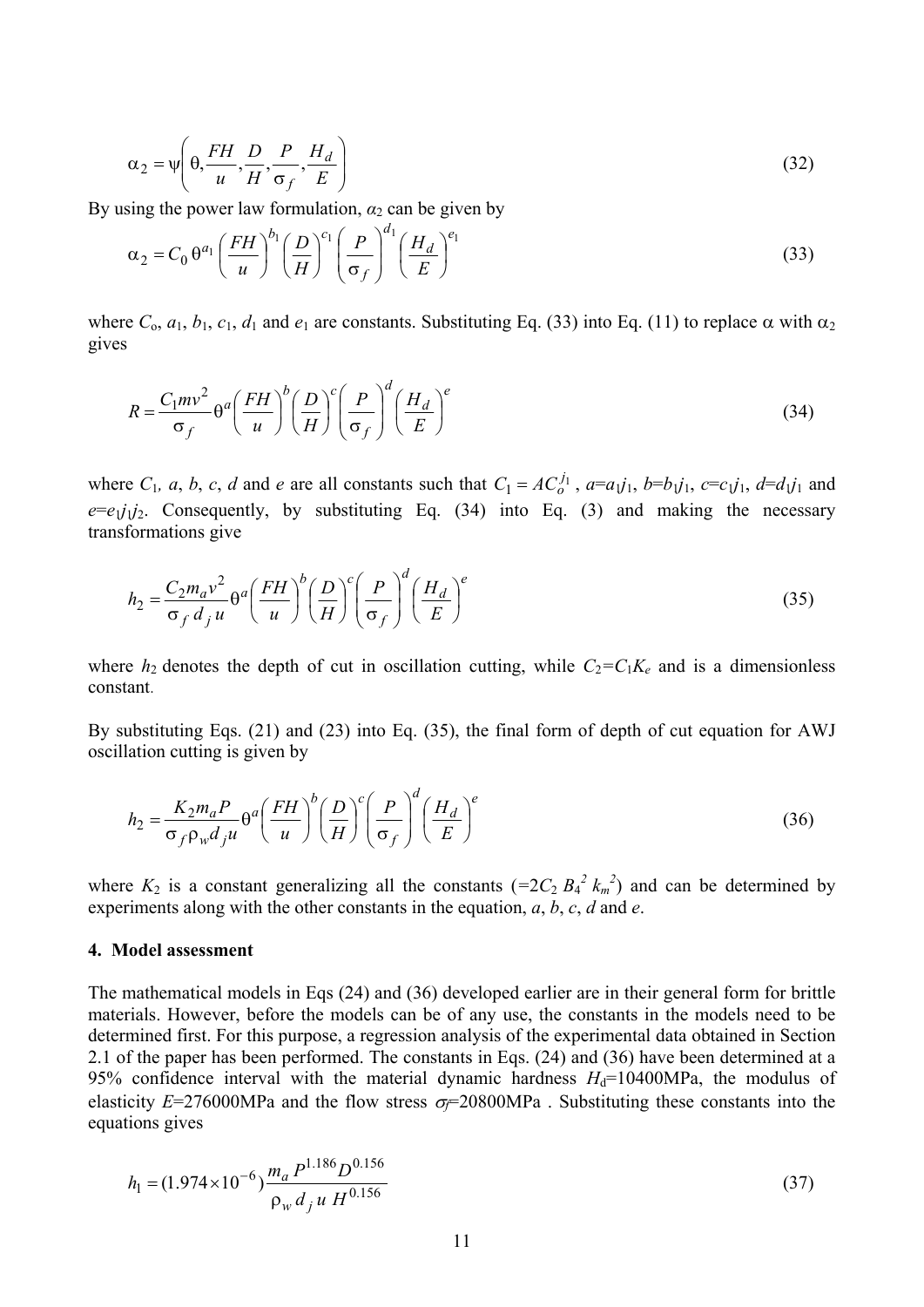and

$$
h_2 = (0.145 \times 10^{-6}) \frac{m_a \theta^{0.229} P^{1.604} F^{0.169} D^{0.289}}{\rho_w d_j u^{1.169} H^{0.12}}
$$
(38)

where the units for the parameters are given in the Nomenclature. Eqs. (37) and (38) are valid for cutting the 87% alumina ceramics under the cutting conditions given in Section 2.1 of the paper. An assessment of the models has revealed that the forms of the models are generally feasible and consistent with the experimental trends of the depth of cut in cutting both with and without nozzle oscillation. As shown in Fig. 4 when cutting without nozzle oscillation, the model realistically presents the effects of cutting parameters, i.e. an increase in the water pressure and abrasive flow rate is associated with an increase in the depth of cut, while a decreasing trend is shown for the depth of cut as the traverse speed or standoff distance increases. When cutting with nozzle oscillation, the model in Eq. (38) again correctly predicted the trends of the depth of cut with respect to the process parameters, as shown in Fig. 5. The figure shows that the predicted trends in terms of the water pressure, nozzle traverse speed, standoff distance and abrasive flow rate are consistent with the findings of earlier investigations [4] and the experimental results shown in symbols. Fig. 5 also shows that in general, an increase in the oscillation frequency and oscillation angle results in an increase in the depth of cut, although the increase rate is decreasing as these two parameters increase so that compromised or optimum oscillation parameters may exist. Consequently, it is considered from this qualitative assessment that the models for cutting with and without nozzle oscillation correctly predicted the trends of the depth of cut with respect to the process variables.

 $\leq$ Take in Fig. 4>  $\langle$ Take in Fig. 5 $>$ 

It is interesting to note that the corresponding exponents in the models for cutting with and without nozzle oscillation may bear different values. It is understood [4] that nozzle oscillation not only clears the way for particles to effectively cut the material and reduces interferences between particles through a scanning cutting action, but also changes the particle-work interactions and the erosive process (which may involve different erosive mechanisms). Thus, it is not surprising that different exponential values for the same variable were determined in the two models.

 $\leq$ Take in Fig. 6>

A quantitative assessment of the models has been carried out based on the percentage deviation of the model predictions with respect to the experimental results under the corresponding cutting conditions. This is shown in the histograms in Figs. 6(a) and (b) for cutting without and with nozzle oscillation respectively. It can be seen that the average deviation for the depth of cut in the cases where normal cutting (without nozzle oscillation) was used is  $2.4\%$  (or  $-2.4\%$ ) with a standard deviation of 19.99%. When cutting with nozzle oscillation, the average deviation for the depth of cut is 2.3% (or -2.3%) and the standard deviation is 17.20%. The large standard deviation is attributed to the scatter of the experimental data that were used to determine the constants in the models. Consequently, it may be stated that the depth of jet penetration models developed can give reasonably good predictions both qualitatively and quantitatively, and can be used for adequate prediction of this cutting performance measure in process planning.

#### **5. Conclusions**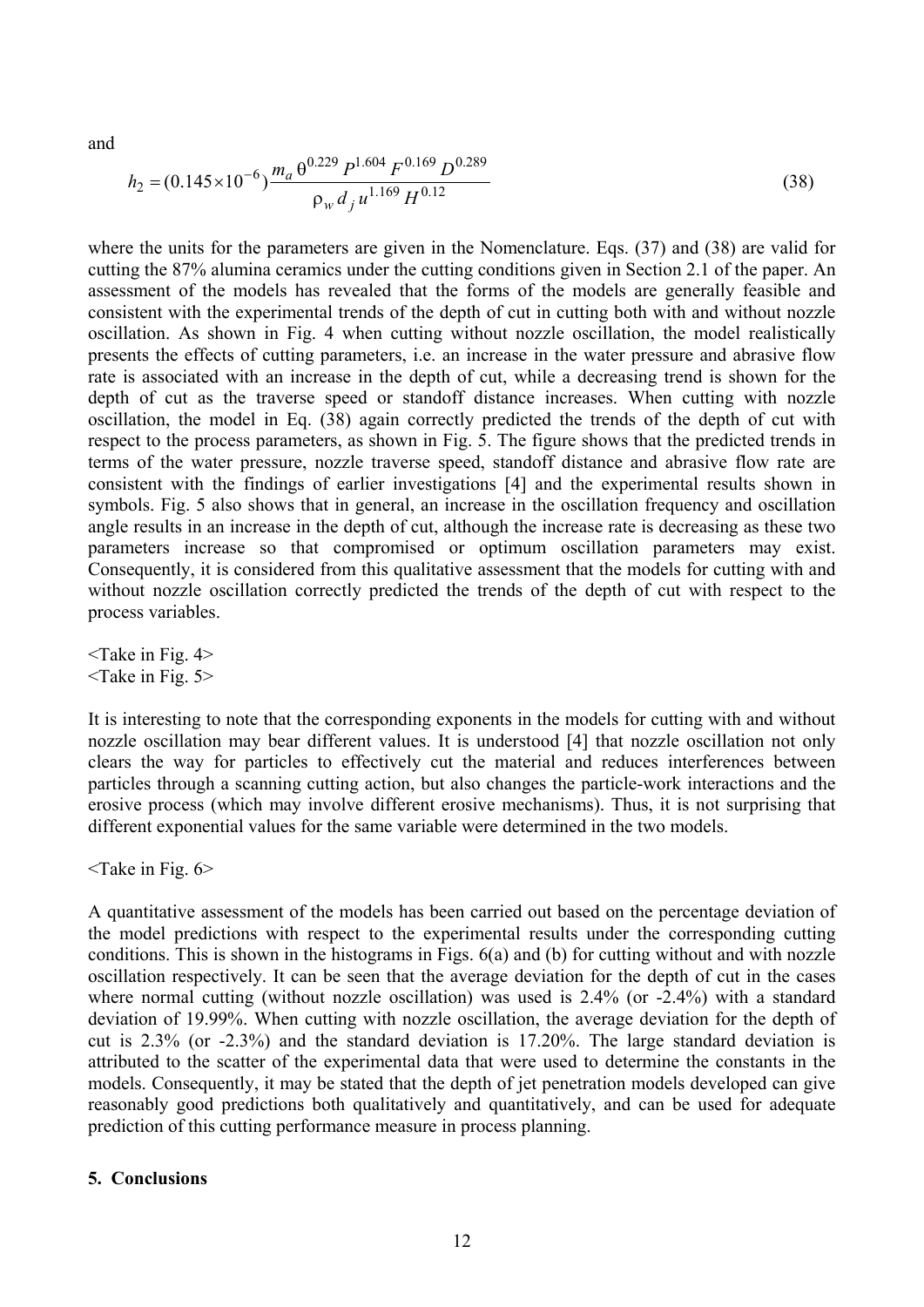An experimental investigation of the depth of jet penetration in AWJ cutting of alumina ceramics with controlled nozzle oscillation has been carried out and reported. It has been shown that nozzle oscillation cutting can cause negative effect on the depth of cut if the cutting parameters are not correctly selected. Such a negative effect generally occurred when a small oscillation angle (e.g.  $2^{\circ}$ ) was used with a small oscillation frequency (e.g. 2Hz). It has also been shown that if the cutting parameters are properly selected, nozzle oscillation can increase the depth of cut by as much as 82%. Based on the test conditions in this study, the combinations of high oscillation frequencies (10-14Hz) and small oscillation angles  $(4-6^{\circ})$  are recommended for maximizing the depth of cut in nozzle oscillation cutting.

In order to mathematically predict the depth of cut for process planning and optimization, predictive models for this cutting performance measure in AWJ cutting without and with nozzle oscillation have been developed. The general forms of the models are applicable for brittle materials, such as ceramics and marbles, while the final models with the constants determined from experimental data have been developed specifically for cutting an 87% alumina ceramic. The models have been assessed both qualitatively and quantitatively and shown to be able to give adequate predictions for the depth of cut with an average percentage error of less than 2.5% within the conditions tested in this study.

A challenge derived from this study is to apply the nozzle oscillation cutting technique to AWJ contouring by developing a motion control mechanism that can oscillate the nozzle or cutting head in the direction tangential to the cutting profile. This work is being undertaken and it is hoped to report on this study shortly.

### **Acknowledgements**

The author wishes to thank the Australian Research Council (ARC) for financial support to this project and Mr S. Xu for his assistance in the experimental work and regression analysis.

#### **References**

- [1] Momber AW and Kovacevic R. Principles of Abrasive Water Jet Machining: Springer-Verlag, London; 1998.
- [2] Kovacevic R, Hashish M, Mohan R, Ramulu M, Kim TJ and Geskin ES. State of the art of research and development in abrasive waterjet machining, ASME Journal of Manufacturing Science and Engineering 1997;119: 776-785.
- [3] Yong Z and Kovacevic R. Effects of water-mixture film on impact contact in abrasive waterjet machining. International Journal of Mechanical Sciences 1999;39/6: 729-739.
- [4] Wang J. Abrasive Waterjet Machining of Engineering Materials: Trans Tech Publications, Switzerland; 2003.
- [5] Wang J. Abrasive waterjet machining of polymer matrix composites: Cutting performance, erosive analysis and predictive models. International Journal of Advanced Manufacturing Technology 1999;15: 757-768.
- [6] Wang J, Kuriyagawa T and Huang CZ. An experimental study to enhance the cutting performance in abrasive waterjet machining. Machining Science and Technology 2003;7/2: 191-207.
- [7] Lemma E, Chen L, Siores E and Wang J. Optimising the AWJ cutting process of ductile materials using nozzle oscillation technique. International Journal of Machine Tools and Manufacturing 2002;42/7: 781-789.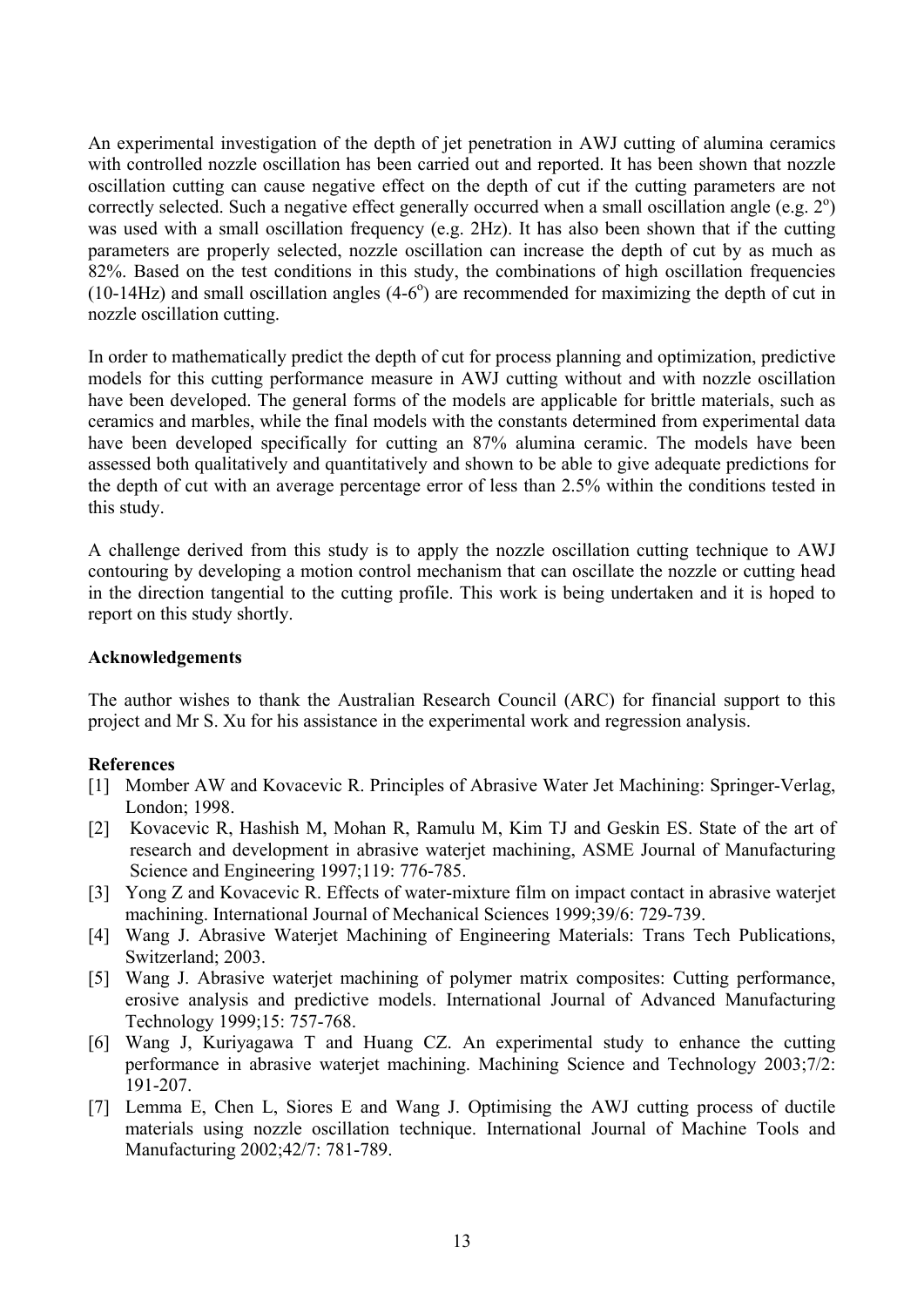- [8] Xu S. and Wand J. Modelling the cutting performance of AWJ machining with nozzle oscillation, Proc. 7th Int. Symp. Advances in Abrasive Technology, Bursa, Turkey, 2004: 549- 557.
- [9] Roy RK. A primer on the Taguchi method. Society of Manufacturing Engineers, Dearborn, USA; 1990.
- [10] Wang J and Guo DM. A predictive depth of penetration model for abrasive waterjet cutting of polymer matrix composites. Journal of Materials Processing Technology 2002;121/2-3: 390- 394.
- [11] Isaacson E De St Q and Isaacson M De St Q. Dimensional methods in engineering and physics: reference sets and the possibilities of their extension. Edward Arnold, London; 1975.
- [12] Svobodny T. Mathematical modelling for industry and engineering. Prentice Hall, Upper Saddle River, N.J.; 1998.
- [13] Zeng J, Wu S and Kim TJ. Development of a parameter prediction model for abrasive waterjet turning. Proc. 12th Int. Conf. Jet Cutting Technology, Mechanical Engineering Publication Limited, London; 1994: 601-617.
- [14] Bitter JGA. A study of erosion phenomena-Part I. Wear 1963; 6: 5-21.
- [15] Bitter JGA. A study of erosion phenomena-Part II. Wear 1963; 6: 169-190.
- [16] Finnie I. The mechanism of erosion of ductile metals. The 3rd National Congress of Applied Mechanics, New York; 1958: 527-532.
- [17] Finnie I and McFedden DH. On the velocity dependence of the erosion of ductile metals by solid particles at low angles of incidence. Wear 1978;48: 181-190.
- [18] Zeng J and Kim T. An erosion model for abrasive waterejt milling of polycrystalline ceramics. Wear 1996; 199: 275-282.
- [19] Zeng J and Kim TJ. Development of an abrasive waterjet kerf cutting model for brittle materials. Proc. 11th Int. Conf. on Jet Cutting Technology, Bedford, UK; 1992: 483-501.
- [20] Thurairajasingam E, Shayan E and Masood S. Modelling of a continuous food pressing process by dimensional analysis. Computers and Industrial Engineering 2002; 42: 343-351.
- [21] Hashish M. A modelling study of metal cutting with abrasive waterjets. ASME Journal of Engineering Materials and Technology 1984;106: 88-100.
- [22] Paul S, Hoogstrate AM, van Luttervelt CA and Kals HJJ. Analytical and experimental modelling of the abrasive water jet cutting of ductile materials. Journal of Materials Processing Technology 1998;73: 189-199.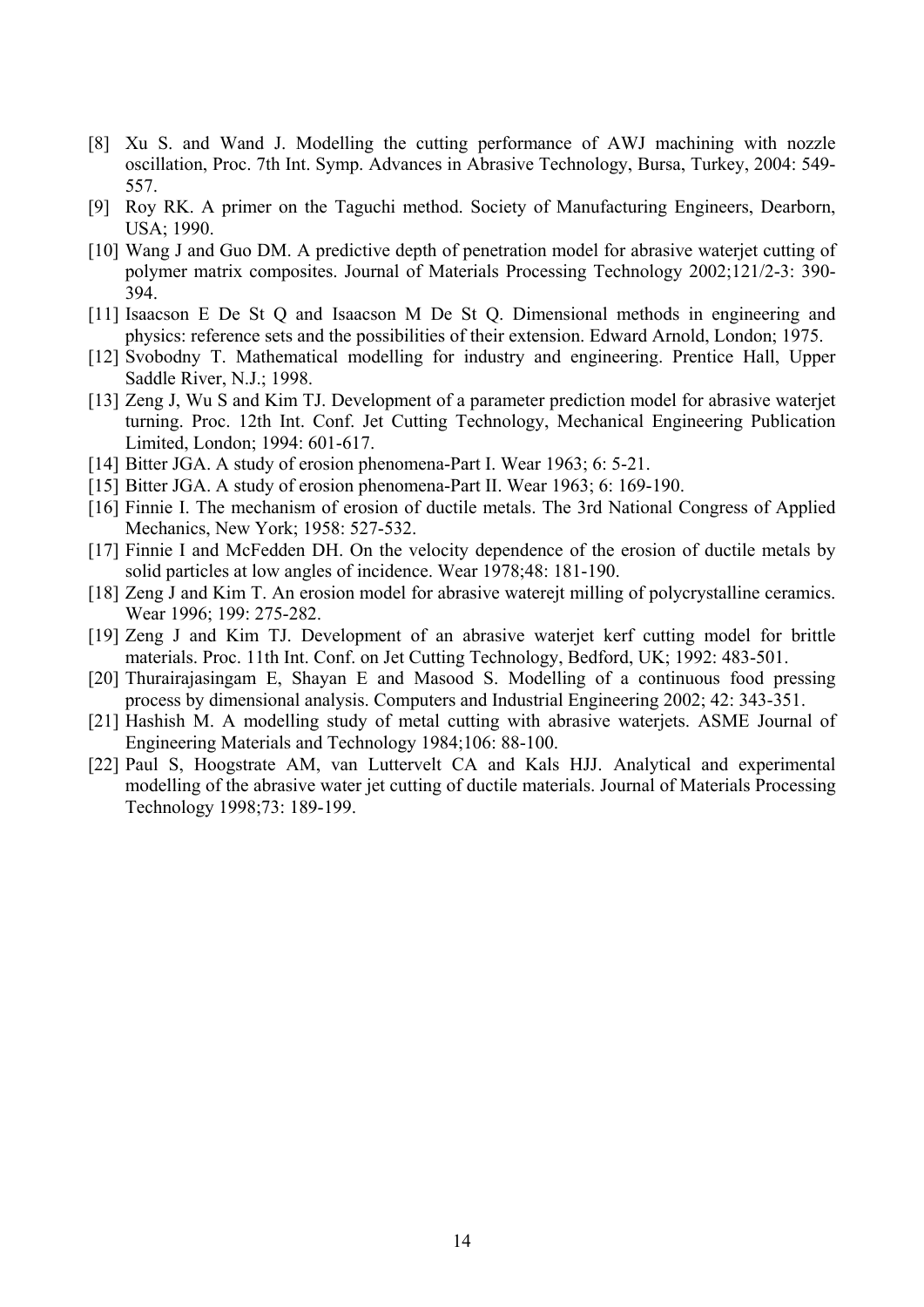

Fig. 1. Schematic of cutting head oscillation.



Fig. 2. Effect of oscillation frequency on the depth of cut: (a) θ=4º, *u*=1mm/s, *H*=2mm, *m*a=9.1g/s; (b)  $\theta = 4^\circ$ , *P*=310MPa, *H*=2mm,  $m_a$ =9.1g/s.



Fig. 3. Effect of oscillation angle on the depth of cut: (a) *P*=310MPa, *u*=1mm/s, *H*=3mm, *m*a=9.1g/s; (b) *F*=6Hz, *P*=310MPa, *u*=1mm/s, *m*a=9.1g/s.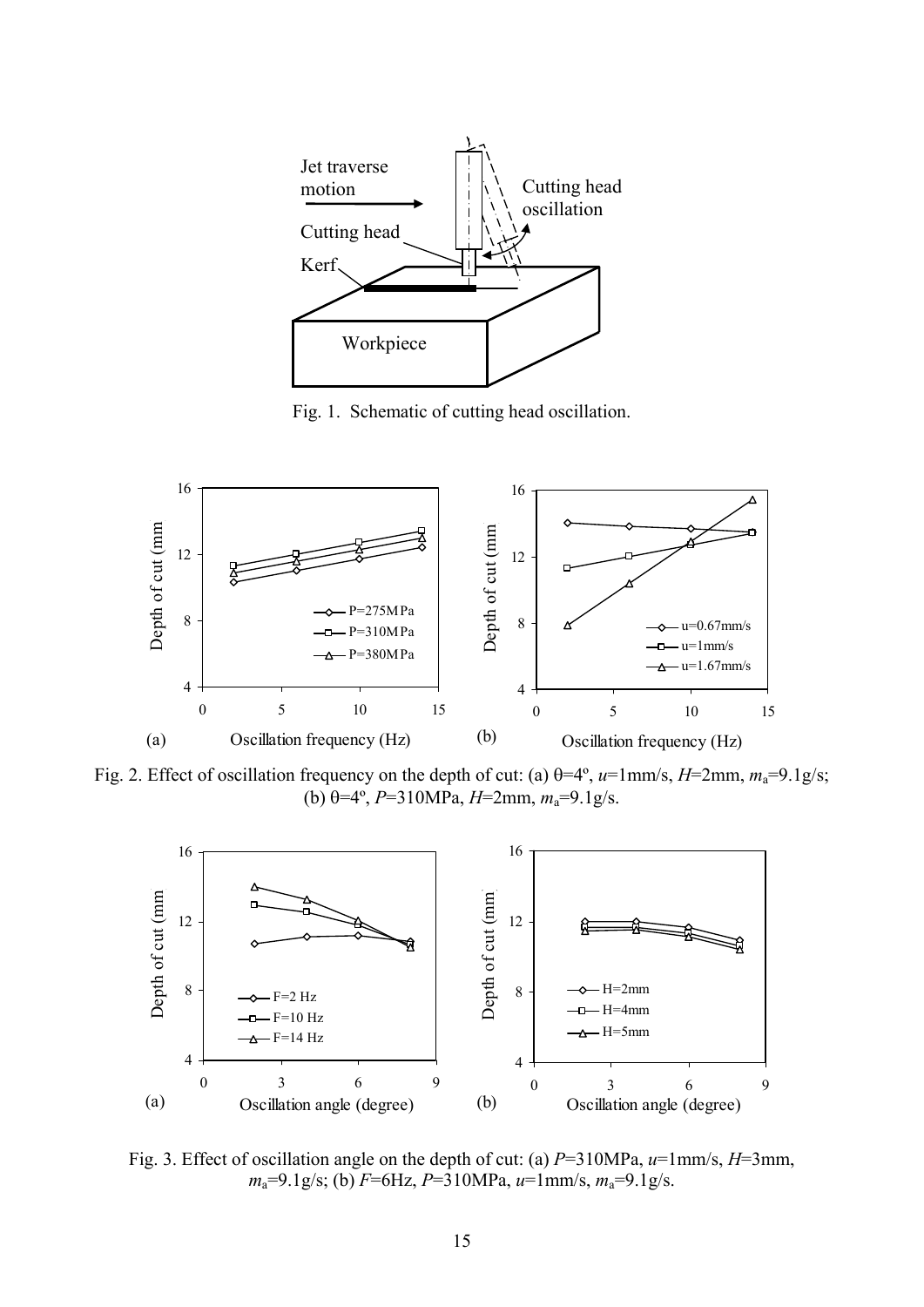

Fig. 4. Comparisons between model predictions and experimental data for cutting without nozzle oscillation.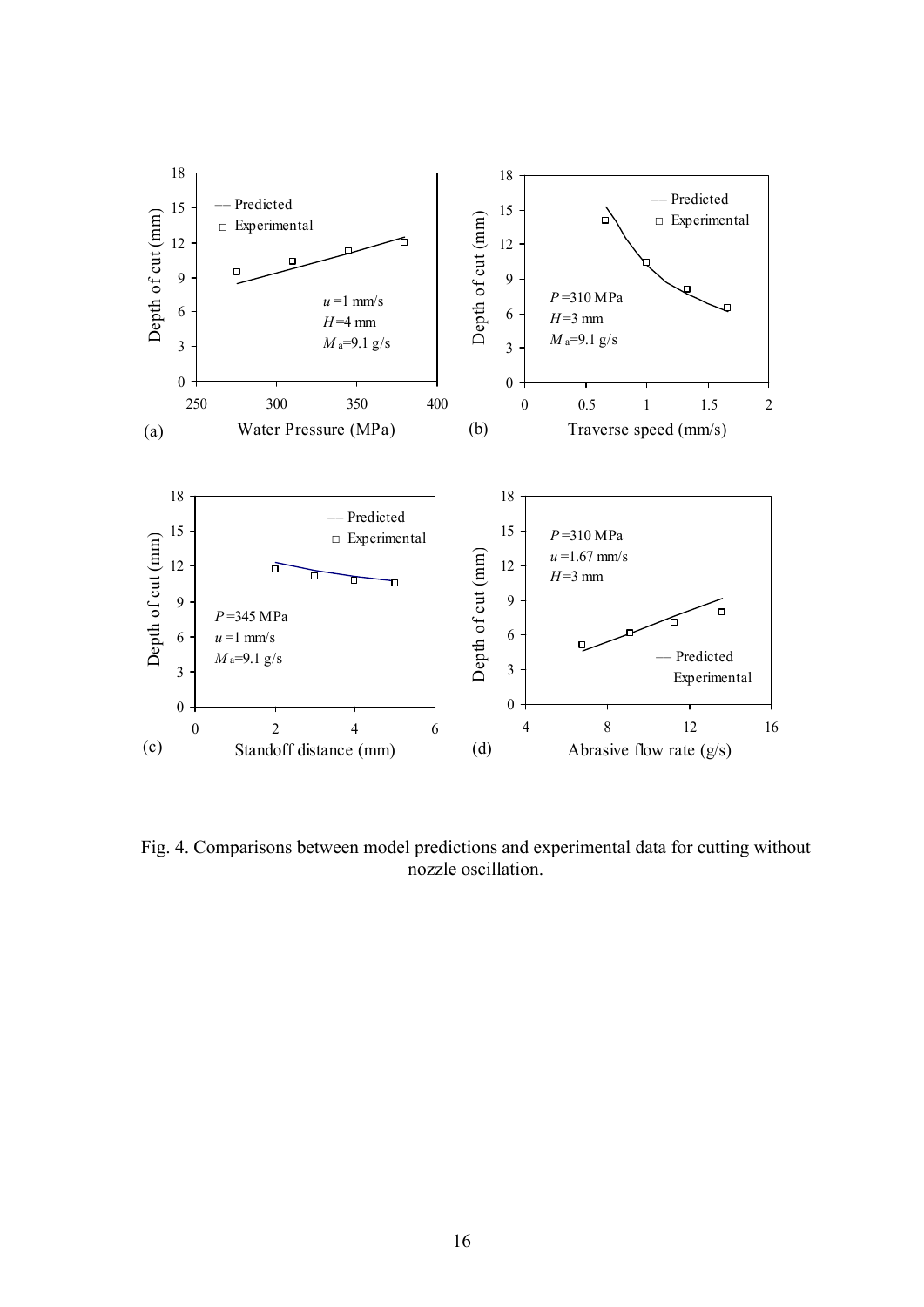

Fig. 5. Comparisons between model predictions and experimental data for nozzle oscillation cutting.